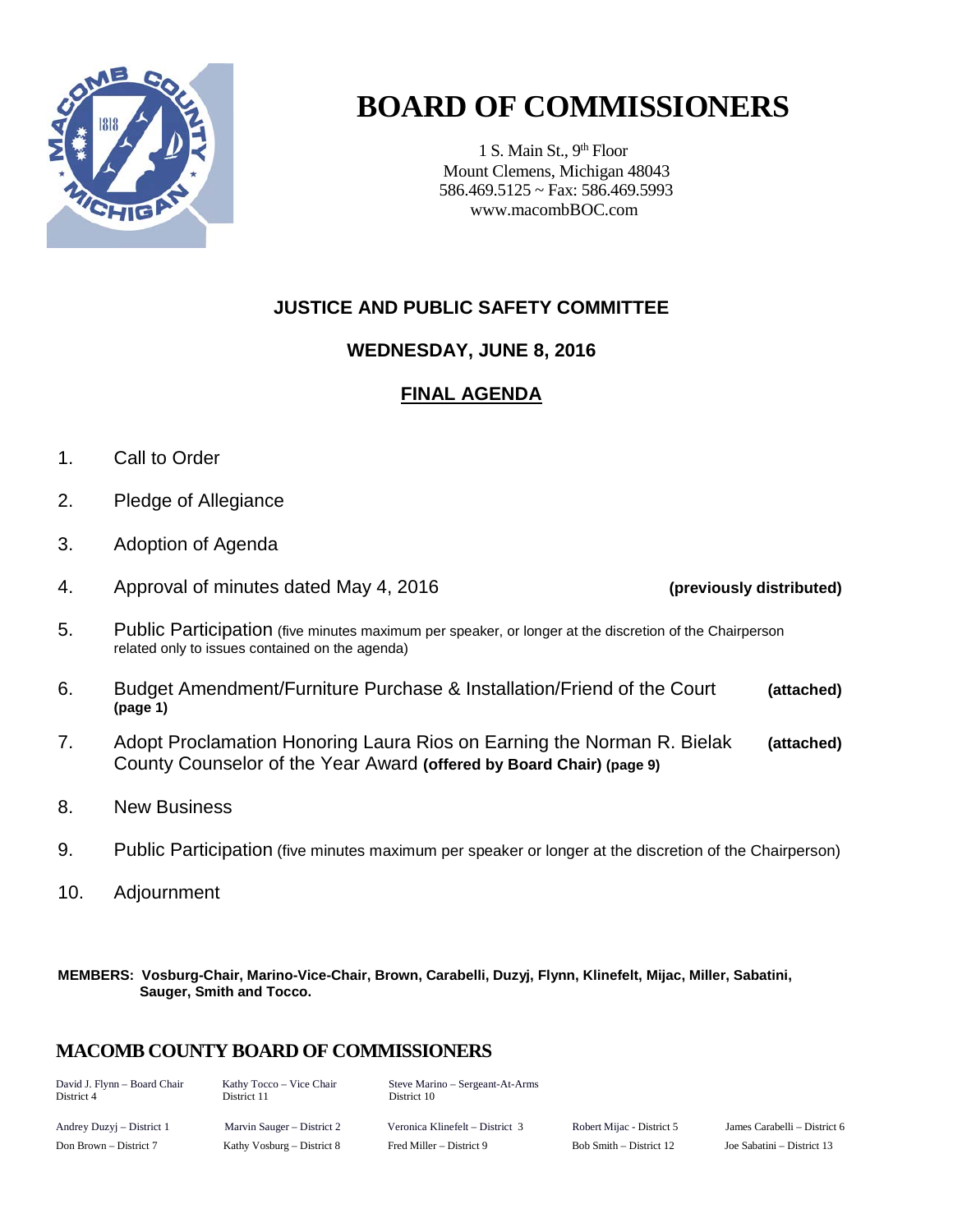

## **Macomb County Executive Mark A. Hackel**

Mark F. Deldin Deputy County Executive

1

| To:   | David Flynn, Board Chair                                                                            |
|-------|-----------------------------------------------------------------------------------------------------|
| From: | Pamela J. Lavers, Assistant County Executive PJ                                                     |
| Date: | May 25, 2016                                                                                        |
| RE:   | Agenda Item – Friend of the Court, Budget Amendment Furniture<br><b>Purchase &amp; Installation</b> |

Attached you will find documentation and a resolution from Friend of the Court Director, Thomas Blohm, to amend the Friend of the Court 2016 budget through a transfer of \$456,200 from Wages and Associated Fringe Benefits to Capital Outlay and Contract Services for the purpose of allowing the Friend of the Court to direct charge the cost of furniture, installation, and the physical move of its office to the Old County Building.

By transferring the amount associated with this expense with the Friend of the Court budget, it will allow our office to bill the State of Michigan for reimbursement up to 66% of the cost, resulting in significant savings to the County.

The Executive Office respectfully submits this agenda item for the Commission's consideration and recommends approval of the budget amendment for furniture purchase and installation as stated above.

PJL/smf

cc: Thomas Blohm Steve Smigiel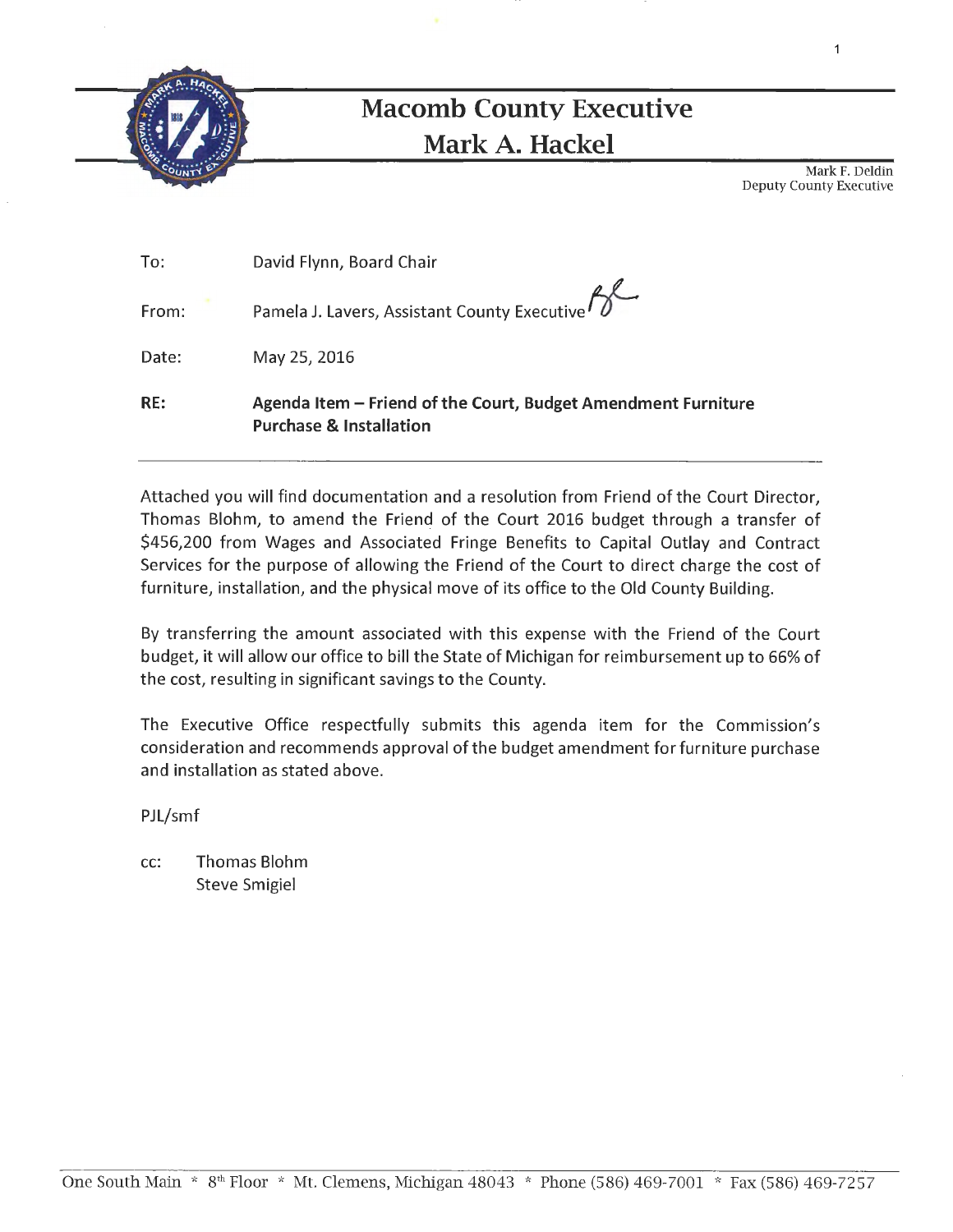

# MACOMB COUNTY, MICHIGAN

#### **Resolution Number:**

**Full Board Meeting Date:** 

## RESOLUTION

#### **Resolution to:**

Resolution to amend the Friend of the Court's 2016 budget through a transfer of \$456,200.00 from Wages and associated Fringe Benefits to Capital Outlay and Contract Services for the purpose of allowing the Friend of the Court to direct charge the cost of furniture, installation, and the physical move of its office to the Old County Building.

\*Further, this budget action addresses budgetary issues only. It does not constitute the Commission's approval of any County contract. If a contract requires Commission approval under the County's Contracting Policy or the County's Procurement Ordinance, such approval must be sought separately. FORWARD TO THE FINANCE COMMITTEE.

\*(This language was added by Justice and Public Safety Committee Chair Vosburg.)

#### **Introduced By:**

Kathy Vosburg, Chair, Justice and Public Safety Committee

#### **Additional Background Information (If Needed):**

The Friend of the Court enters into agreement with the State of Michigan through a Cooperative Reimbursement Program Contract allowing the Friend of the Court to bill the State of Michigan up to 66% for costs related to child support enforcement. In order to allow these costs to be billed, they must be included in the Friend of the Court's County budget. These costs were not fully known at the time the Friend of the Court's 2016 budget was completed. Discussions with the Macomb County Finance Department have determined the total cost of the furniture and installation associated with the Friend of the Court's move to the Old County Building will be \$425,000.00. In addition, the cost of the physical move of the Friend of the Court will be \$31,200.00, which represents 60% of the total moving costs. The total amount we would like to bill the State of Michigan for up to 66% reimbursement is \$456,200.00. Because of an unusual amount of staff turnover and movement, the money will be available to transfer from Wages and Fringe Benefits to the Capital Outlay and Contract Services accounts.

It is important to recognize the Friend of the Court is not asking for any extra money, but requesting monies be transferred from one account to another to allow billing to the State. The Resolution, if passed would allow the County to offset a significant amount of the cost associated with the Friend of the Court's move, thus saving the County a significant amount of money. Upon passing of this Resolution, it will allow for immediate billing to the State by Macomb County for these costs.

| Committee                 | <b>Meeting Date</b> |
|---------------------------|---------------------|
| Justice and Public Safety | $6 - 8 - 15$        |
|                           |                     |
|                           |                     |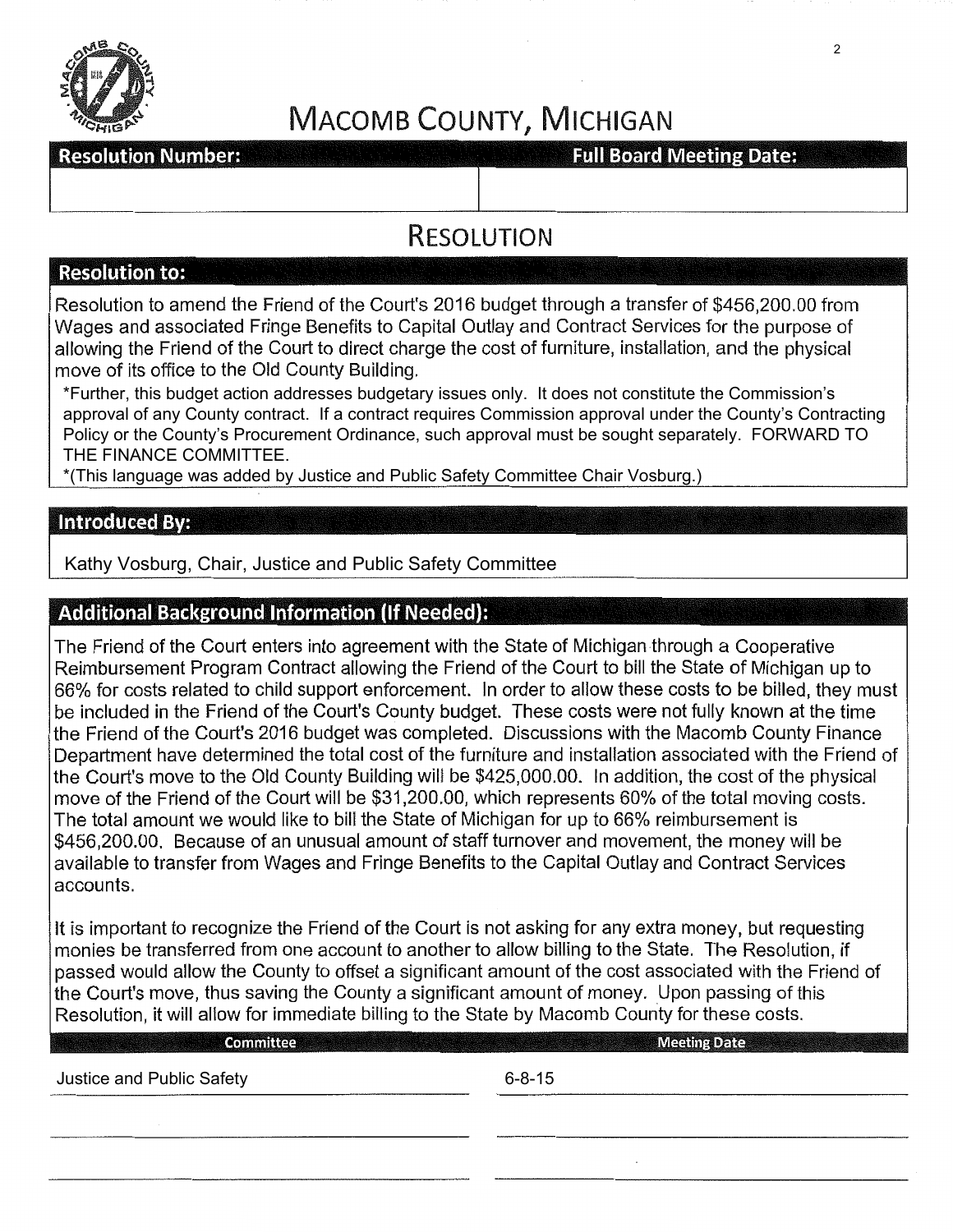

# MEMORANDUM County Executive

### DATE: 05/19/2016

TO: Office of County Executive

## FROM: Thomas F. Blohm, Friend of the Court

## RE: REQUEST APPROVAL I ADOPTION OF AMENDMENT TO FRIEND OF THE COURT'S 2016 BUDGET

#### **SUBJECT:**

To transfer \$456,200.00 in the Friend of the Court's 2016 budget, among budget categories, for the purchase and installation of furniture associated with the Friend of the Court's move to the Old County Building and costs associated to the physical move of the Friend of the Court to the Old County Building.

#### PURPOSE / JUSTIFICATION:

By transferring the amount associated with this expense within the Friend of the Court budget, it will allow our office to bill the State of Michigan for reimbursement up to 66% of the cost, resulting in significant savings to the County.

FISCAL IMPACT / FINANCING:

This amendment does not represent an increase in the overall County budget or additional cost associated to the Friend of the Court. We are requesting costs be transferred in the amount of \$456,200.00, which represents \$238,000.00 from Wages and \$218,200.00 from Fringe Benefits, with \$425,000.00 to be moved to Capital Outlay and \$31,200.00 to be moved to Contract Services.

FACTS AND PROVISION / LEGAL REQUIREMENTS (If applicable):

The total sum of \$456,200.00 to be transferred within the Friend of the Court's budget represents \$425,000.00 in furniture and installation costs and \$31,200.00 associated to the Friend of the Court's physical move to the Old County Building.

I MPACf:ON CURRENTSERVICES(PROJECTS): ·•·•····

This will have no impact on Friend of the Court services and will allow for additional revenue to be available to the County.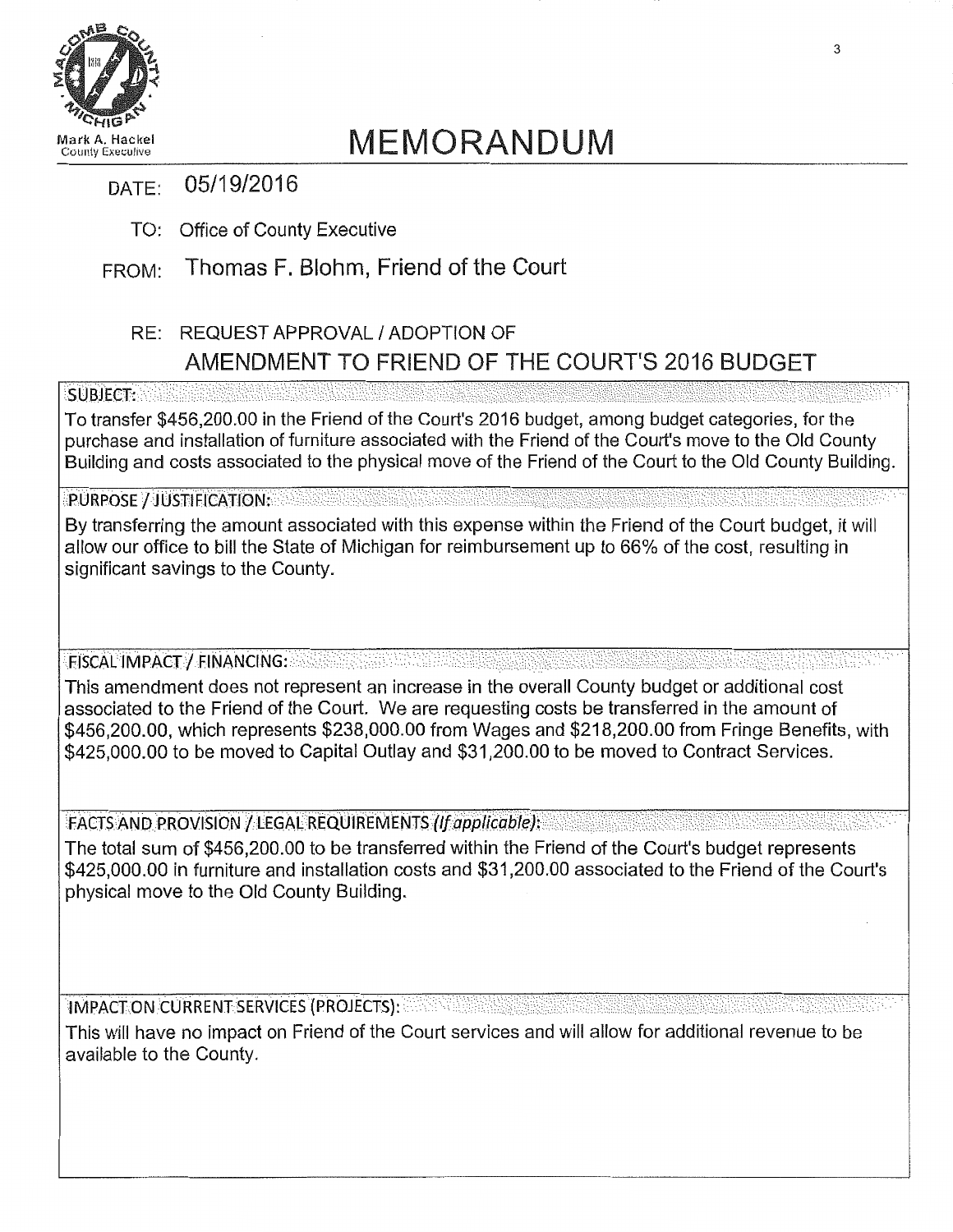(734) 207.-8200 FAX (734) 207-8209

*DMS Moving Systems Office Moving Quote For* 

www.dmsmovlng.com

#### *Plante Moran CRESA--- County of Macomb*  \*\*\*\*\*\*\*\*\*\*\*\*\*\*\*\*\*\*\*\*\*\*\*\*\*\*\*\*\*\*\*\*\*\*\*\*\*\*\*\*\*\*\*\*\*\*\*\*\*\*\*\*\*\*\*\*\*\*\*\*\*\*\*

4-26-2016

Scope of Relocation and Cost:

Per walk thru with Jeff Atkins of Plante Moran CRESA, DMS to perform the following:

- Relocate County of Macomb from several locations within the Mt. Clemens Area into 13 floors of the newly renovated space next door to the 40 N. Main Circuit Court Bldg .
- DMS to suggest move processes with client to ensure an effective and smooth transition to new location.
- DMS to relocate thru the tunnel of the Circuit Bldg up the elevator to the new site for the 40 N Main Bdlg
- Mostly overtime and Saturday relocations. Some areas can be relocated during normal business hours (IT, Facility 0)
- Estimating 1220 Plastic Crates for the total number of crates for the sites rental.
- Speed Packs to be delivered along with 13 Different color labels to designate floor dst, misc packing Materials with the crates  $-$
- 2 week crate rental  $-10\%$  loss factor of crates
- ~~~ Suggesting Security ties for crates
- DMS not to relocate computers at this time
- e Friend of the Court Area-2 weekends (Legal and Enforcement)
- Juvenile Area has 2 locations relocating 2 crews on 1 Saturday
- Juvenile Area suggesting BLCK Crates for Adoption Files
- Mixed Bag Are  $-3$  different Days during the week to pickup and relocate mise sites into the new location
- DMS will be relocating some misc furniture exact amount to be determined
- Exact Date of relocations TBD -Forecasting end of May, June 2016.
- 4 to *6* men DAY 1 after relocation for SMOOTH AND SET



Offices in Canton, Ml Birmingham, AL

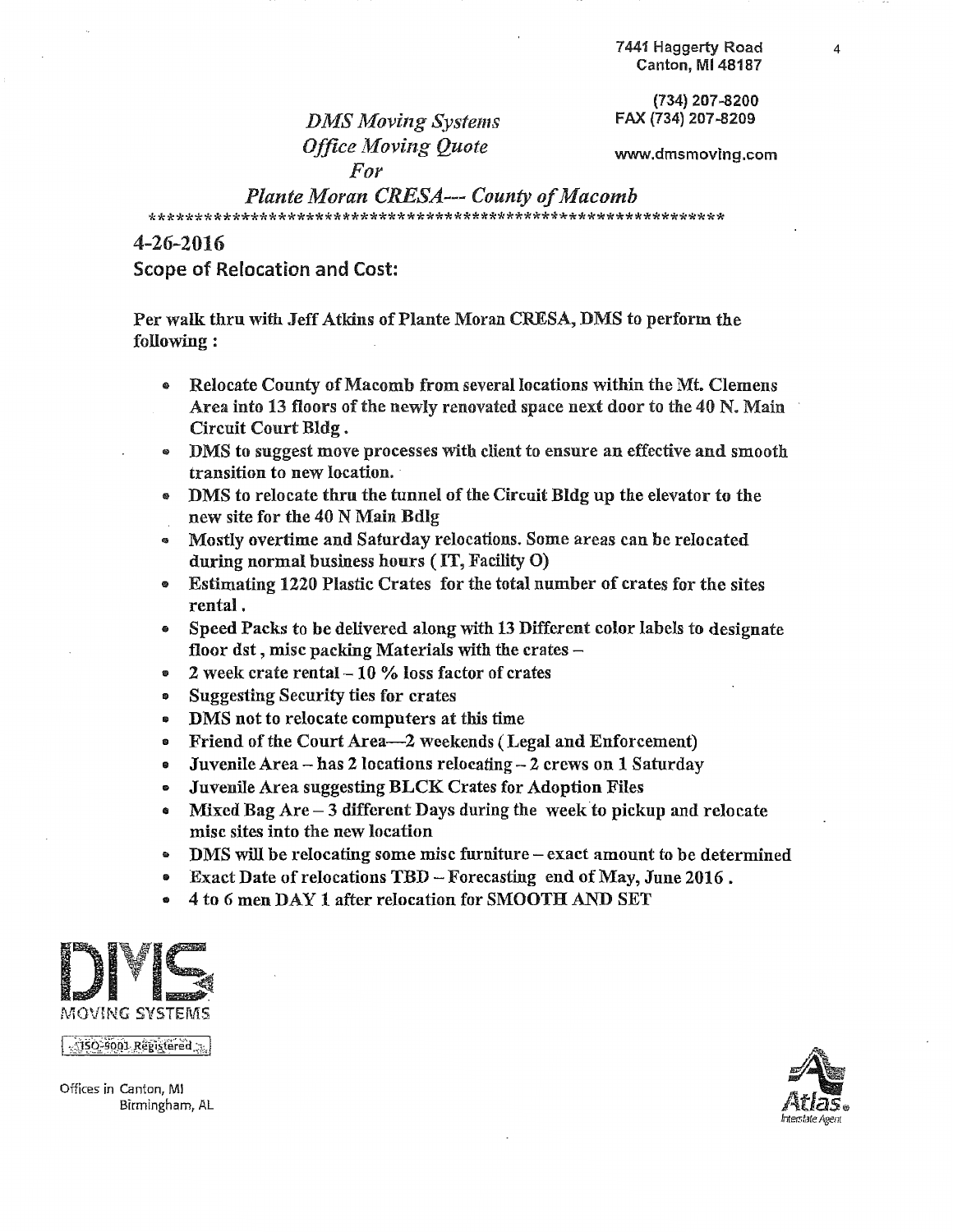- DMS to provide Coordination of the Relocation with an onsite supervisor (Debbie Moceri) prior to the relocations, to work with the County on planning the staging of the relocation flow of the different Departments based on needs of the department and construction schedules.
- DMS Moving Systems is an approved GSA Contractor and has recently relocated the FBI and IRS in Detroit, MI.
- Hourly Rates for Labor (MOVERS AND SUPERVIORS) & Trucks : \$ 37 per man Straight Time ( Monday- Friday 7 am to 5 PM) \$ 45 per man OVERTIME (after 5 pm and Saturdays) \$55 per man SUNDAYS AND HOLIDAYS \$ 23 per truck per hour 5% fuel Surcharge
- CRATES : \$ 2.00 per crate per week rental \$ 200 per drop off and pickup of 250 crates

Estimated Cost of relocation Project :  $\frac{4}{5}$  \$ 40,000 to \$52,000

A OMS change order will accompany any changes from the scope of work provided before the move. A supervisor will sign the change orders before the work will be done. Valuation of  $$.50$  per pound is in effect unless additional coverage is purchased. Respectfully submitted by:

Debbie Moceri *DMS Moving Systems*  734-207-8909 *(office]* 248-840-6207 {Cell}



 $\sim$  150-9001 Registered

Offices in Canton, Ml

Binningham, AL

\* FOC REPRESENTS 60%

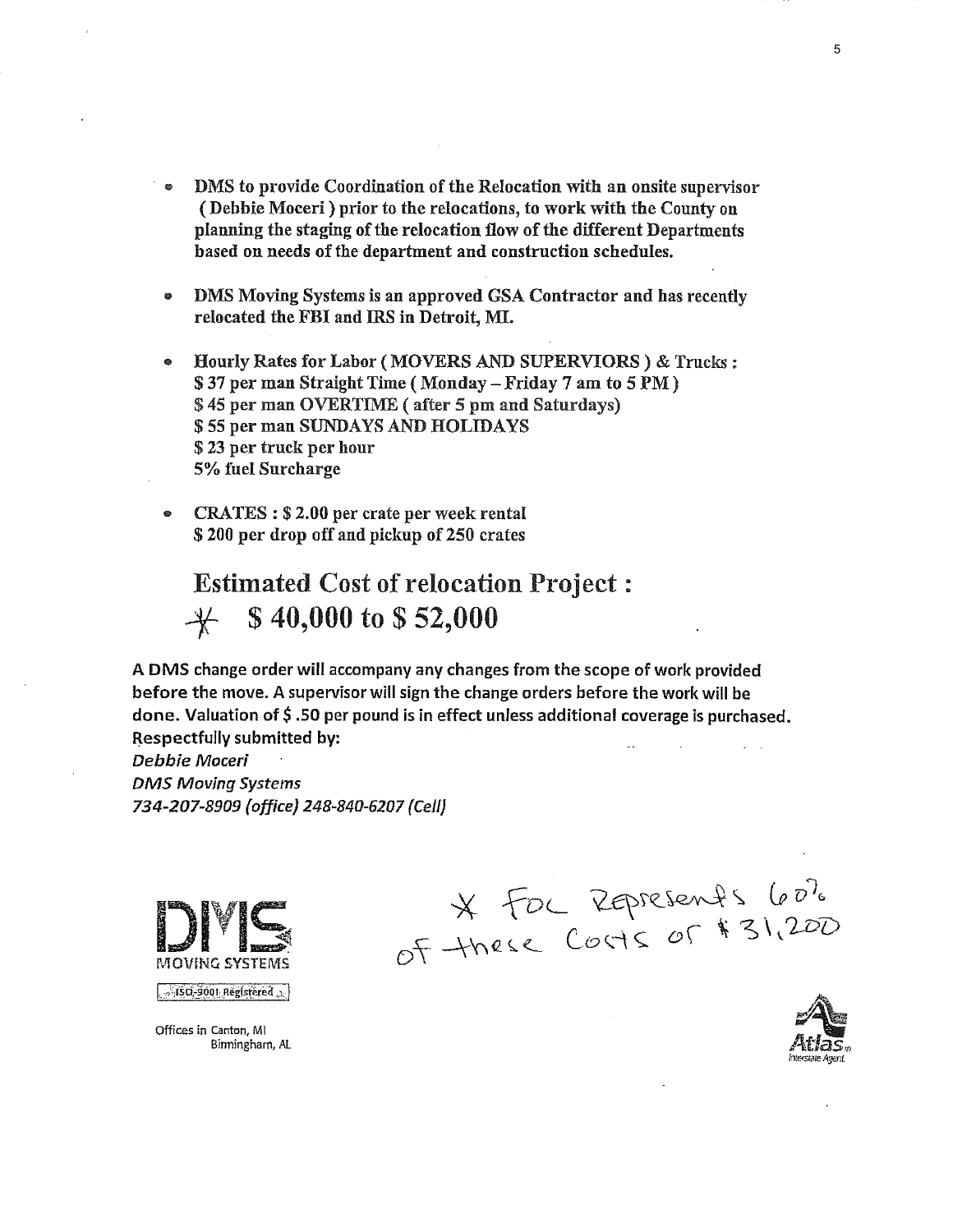**COUNTY OF MACOMB** PURCHASING DEPARTMENT

10 N. MAIN MOUNT CLEMENS, MI. 48043-5622

(586) 469-5255

**VENDOR:** 

INTERIOR ENVIRONMENTS LLC 48700 GRAND RIVER AVENUE NOVI, MI 48374-1228

MACOMB COUNTY BUILDING 10 N. MAIN MOUNT CLEMENS, MI 48043

| PO Date             |          | Vendor# |                                     | $R$ eq. #                                                                    | Bid/Contract# |                   | Ship Via        | Date Required          |
|---------------------|----------|---------|-------------------------------------|------------------------------------------------------------------------------|---------------|-------------------|-----------------|------------------------|
|                     | 02/10/16 | V05609  |                                     | RA031370                                                                     |               |                   |                 | 03/25/16               |
| Buyer<br>Confirming |          |         |                                     | Terms                                                                        |               | <b>Department</b> |                 |                        |
| $\Box$ yes          | no       |         | Polly Helzer                        |                                                                              | NET 30        |                   | Finance         |                        |
| <b>STERNE</b>       | KEY/OBU- |         |                                     | <b>DESCRIPTION</b>                                                           |               | QUANTITY          | UNIT UNIT PRICE | <b>EXTENDED PRICE:</b> |
| 0001                |          |         | Floors of the Old<br>Proposal 52429 | 41626737-97601 Allsteel Furniture For All 13<br>County Building as Listed on |               | 11T               | 758,260.37      | 758,260.37             |
|                     |          |         | Incoming Freight                    | $0002$ 41626737-97601 Cost to Receive, Deliver and                           |               | $1 \text{L}$      | 12,000.00       | 12,000.00              |
|                     |          |         | 0003 41626737-97601 Tnstallation    |                                                                              | 6 feel        | 1 LT              | 79,000.00       | 79,000.00              |
|                     |          |         |                                     |                                                                              |               |                   |                 |                        |
|                     |          |         |                                     | MACOME COUNTY IS A NONTAYABLE GOVERNMENT UNIT FEIN# \$8-6004868              |               |                   | TOTAL           | 849,260.37             |

BILL TO:

FINANCE DEPARTMENT  $(586)$  469-5251 2ND FLOOR 120 N MAIN MOUNT CLEMENS, MI 48043





DELIVER TO: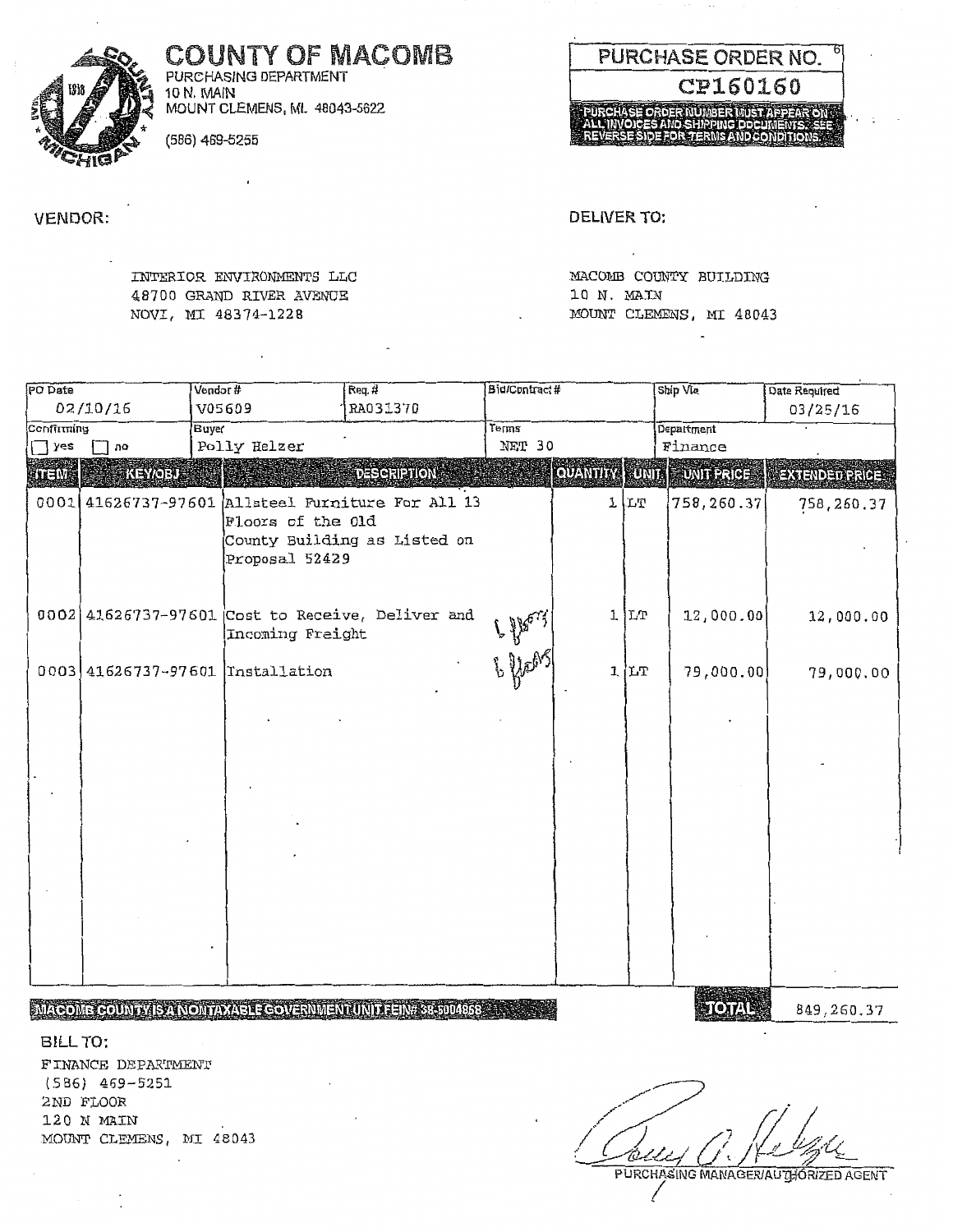|              |                                    | RAD31370/CP160160                                                                                                                                                                                                                                                                                                                            |       |             |                                                                                 |              |                                                      |                |                                     | $\overline{7}$      |
|--------------|------------------------------------|----------------------------------------------------------------------------------------------------------------------------------------------------------------------------------------------------------------------------------------------------------------------------------------------------------------------------------------------|-------|-------------|---------------------------------------------------------------------------------|--------------|------------------------------------------------------|----------------|-------------------------------------|---------------------|
|              |                                    | interior<br>environments                                                                                                                                                                                                                                                                                                                     |       |             | 40700 grand river ave, novi, mi 48374-1228<br>www.iecfices.com   (248) 213-3010 |              |                                                      |                | DATE:                               | .01/27/16           |
|              |                                    |                                                                                                                                                                                                                                                                                                                                              |       |             |                                                                                 |              |                                                      |                | PROPOSAL: 52429<br>PROJECT#: 28-530 |                     |
|              |                                    | PROPOSAL FOR:                                                                                                                                                                                                                                                                                                                                |       |             |                                                                                 |              | INSTALL AT:<br>ID N. Main                            |                |                                     |                     |
|              |                                    | Macomb County<br>120 N. Main Street                                                                                                                                                                                                                                                                                                          |       |             |                                                                                 |              | Macomb County<br>40A. Main Street<br>Mt. Clemens, MI | 48043          |                                     |                     |
|              |                                    | Mt. Clemens, MI                                                                                                                                                                                                                                                                                                                              | 48043 |             |                                                                                 |              |                                                      |                |                                     |                     |
|              | <b>SALE SPERSON</b><br>Rick George |                                                                                                                                                                                                                                                                                                                                              |       |             |                                                                                 | CUSTOMER P/O |                                                      |                |                                     | QUOTE VALID         |
| ؛            | <b>OTY</b>                         | PRODUCT                                                                                                                                                                                                                                                                                                                                      |       | DESCRIPTION |                                                                                 |              |                                                      |                | SELL                                | EXTENDED            |
| ı            | 1                                  | Florida pr                                                                                                                                                                                                                                                                                                                                   |       |             | 1ST FLOOR PRODUCT TOTAL                                                         |              |                                                      | we knekken     | 63,691.96                           | 63,691.96           |
| 2            | $\mathbf{L}$                       |                                                                                                                                                                                                                                                                                                                                              | Х     |             | 2ND FLOOR PRODUCT TOTAL                                                         |              |                                                      |                | 82,300.69                           | 82,300.69           |
| 3            | 1                                  |                                                                                                                                                                                                                                                                                                                                              | سمله  |             | <b>3RD FLOOR PRODUCT TOTAL</b>                                                  |              |                                                      |                | 62, 341.23                          | 62,341.23           |
| 4            | 1                                  |                                                                                                                                                                                                                                                                                                                                              | ∻.    |             | 4TH FLOOR PRODUCT TOTAL                                                         |              |                                                      |                | 56,063.78                           | 56,063.78           |
| 5            | 1                                  |                                                                                                                                                                                                                                                                                                                                              | سملجه |             | 5TH FLOOR PRODUCT TOTAL                                                         |              |                                                      |                | 59,648.51                           | 59,648.51           |
| 6            | L.                                 |                                                                                                                                                                                                                                                                                                                                              | سينمه |             | 6TH FLOOR PRODUCT TOTAL                                                         |              |                                                      |                | 56,944.94                           | 56,944.94           |
| 7.           | 1                                  |                                                                                                                                                                                                                                                                                                                                              | ہلہ   |             | 7TH FLOOR PRODUCT TOTAL                                                         |              |                                                      |                | 57,494.07                           | 757,494.07          |
| 8            | 1                                  |                                                                                                                                                                                                                                                                                                                                              |       |             | 8TH FLOOR PRODUCT TOTAL                                                         |              |                                                      |                | 64,388.08                           | 64,388.08           |
| $\mathsf{S}$ | $\mathbf 1$                        |                                                                                                                                                                                                                                                                                                                                              |       |             | 9TH FLOOR PRODUCT TOTAL                                                         |              |                                                      | 41626737-97601 | 52,770.97                           | 52,770.97           |
| 10           | $\mathbf{1}$                       |                                                                                                                                                                                                                                                                                                                                              |       |             | 10TH FLOOR PRODUCT TOTAL                                                        |              |                                                      |                | 50,388.40                           | 50,388.40           |
|              | 11'1                               |                                                                                                                                                                                                                                                                                                                                              |       |             | 11TH FLOOR PRODUCT TOTAL                                                        |              |                                                      |                | 53, 112.23                          | 53, 112.23          |
|              | $12-1$                             |                                                                                                                                                                                                                                                                                                                                              |       |             | 12TH FLOOR PRODUCT TOTAL                                                        |              |                                                      |                | 57,964.84                           | 57,964.84           |
|              | 13 <sub>1</sub>                    |                                                                                                                                                                                                                                                                                                                                              |       |             | · 13TH FLOOR PRODUCT TOTAL                                                      |              |                                                      |                | 41,150.67                           | 41,150.67           |
|              | 14 1                               | $\begin{picture}(180,10) \put(0,0){\line(1,0){155}} \put(15,0){\line(1,0){155}} \put(15,0){\line(1,0){155}} \put(15,0){\line(1,0){155}} \put(15,0){\line(1,0){155}} \put(15,0){\line(1,0){155}} \put(15,0){\line(1,0){155}} \put(15,0){\line(1,0){155}} \put(15,0){\line(1,0){155}} \put(15,0){\line(1,0){155}} \put(15,0){\line(1,0){155}}$ |       |             |                                                                                 |              | RECEIVE, DELIVER & INCOMING FREIGHT<br>M. rd         |                | 12,000.00                           | 12,000.00<br>પ્લ જા |

 $\bar{\mathcal{A}}$ 

 $\frac{1}{2}$  .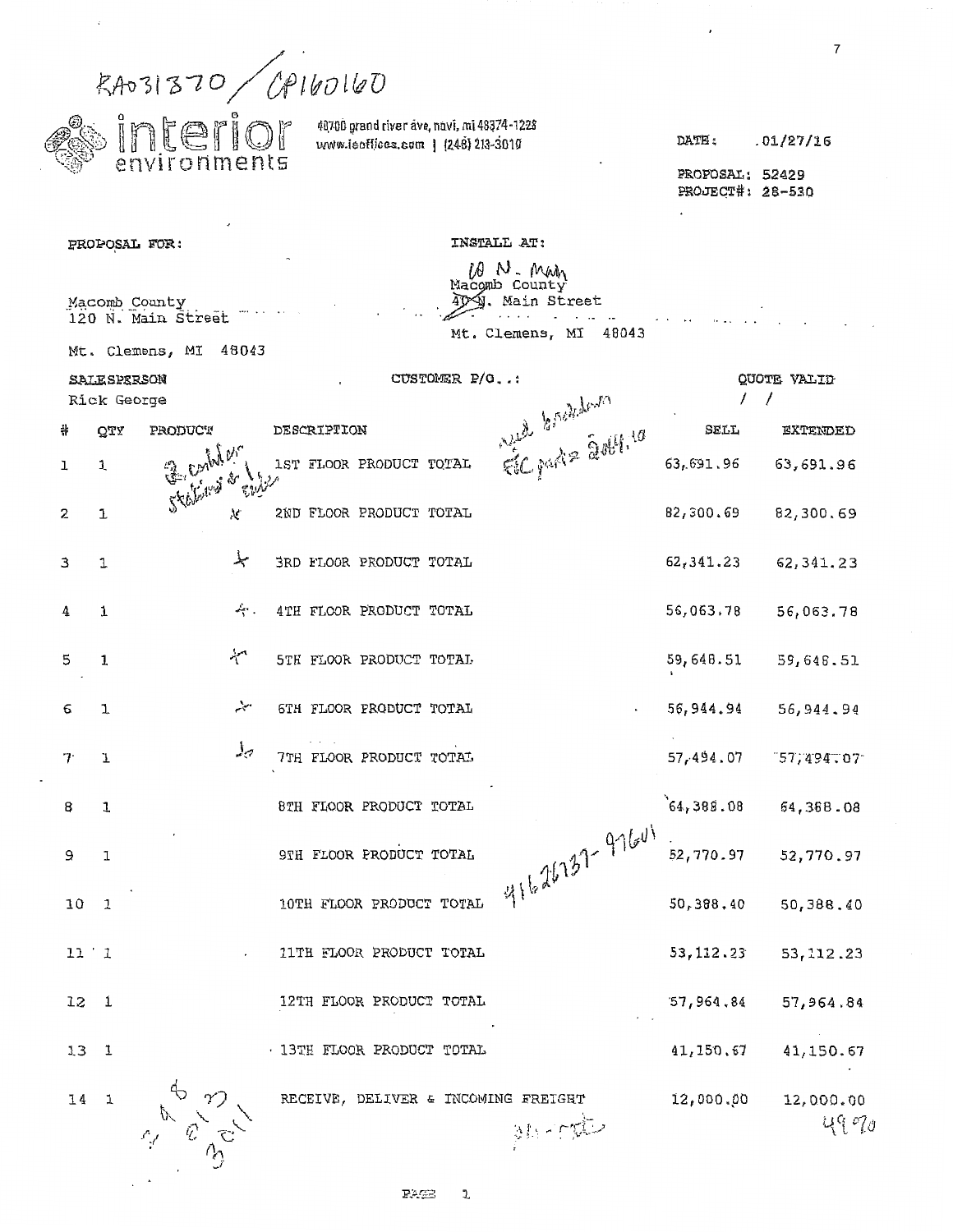| <b>Sinterior</b> |  |
|------------------|--|
|                  |  |

 $\ddot{\phantom{a}}$ 

 $\ddot{\phantom{a}}$ 

 $\ddot{\phantom{a}}$ 

48700 grand river eve, novi, mi 48374-1228 www.ieoffices.com | (248) 213-3010

 $\ddot{\phantom{a}}$ 

PROFOSAL: 52429 PROJECT#: 28-530

| 솹 |        | QTY      | PRODUCT                                                     | DESCRIPTION                                           |                   | SELL                 | EXTENDED         |
|---|--------|----------|-------------------------------------------------------------|-------------------------------------------------------|-------------------|----------------------|------------------|
|   | $15\,$ | 1        |                                                             | INSTALLATION,                                         | NON-UNION         | 79,000.00            | 79,000;00        |
|   |        |          |                                                             |                                                       | <b>AM</b> CAL     |                      | URM <sub>0</sub> |
|   |        |          |                                                             |                                                       |                   |                      |                  |
|   |        |          |                                                             |                                                       |                   |                      |                  |
|   |        |          |                                                             | FOR FUM                                               |                   |                      |                  |
|   |        |          | $\begin{bmatrix} \end{bmatrix}$                             | $2*054*10*$                                           |                   |                      |                  |
|   |        |          |                                                             | 82, 500-09+                                           |                   |                      |                  |
|   |        |          | ا معرض معره لي.<br>مطالعة التفاعة لي.<br>مطالعة التفاعة لي. | 62:341-23+                                            |                   |                      |                  |
|   |        |          |                                                             | 56,055-78+                                            |                   |                      |                  |
|   |        |          |                                                             | 53,648-51+                                            |                   |                      |                  |
|   |        |          |                                                             | 56:344 54+                                            |                   |                      |                  |
|   |        |          |                                                             | $51:494 \cdot 01r$                                    |                   |                      |                  |
|   |        |          | $\mathbb{M}_{\mathbb{M}}$ of $\sigma$                       | うりゅっぽうりょうどそで                                          |                   |                      |                  |
|   |        |          |                                                             | $376.837 - 527$                                       |                   |                      |                  |
|   |        |          |                                                             | $75$ 8) 250+347                                       |                   |                      |                  |
|   |        |          | $\mathbb{F}_{\bar{\ell}}$ .                                 | $1 - 49 + 4$<br>$M_{\odot}$                           |                   |                      |                  |
|   |        |          |                                                             | $0 \cdot \star$                                       |                   |                      |                  |
|   |        |          |                                                             |                                                       |                   |                      |                  |
|   |        |          |                                                             | 12,000-001                                            |                   |                      |                  |
|   |        |          |                                                             | 79:000-00+                                            |                   |                      |                  |
|   |        |          |                                                             | $91,000\cdot 000$                                     |                   |                      |                  |
|   |        |          |                                                             |                                                       |                   |                      |                  |
|   |        |          |                                                             | $91:001**011*$                                        |                   |                      |                  |
|   |        |          |                                                             | $80.6$ and $49.590.004$                               |                   |                      |                  |
|   |        |          |                                                             |                                                       | <b>Contractor</b> |                      |                  |
|   |        |          |                                                             | TERMS A (WALL 44,599-00+<br>TERMS A (WALL 576,857-52) |                   |                      |                  |
|   |        |          |                                                             |                                                       | e attacued<br>E   |                      |                  |
|   |        |          |                                                             |                                                       |                   |                      |                  |
|   |        |          |                                                             |                                                       |                   | SUETOTAL             | 758,260.37       |
|   |        |          |                                                             |                                                       |                   | FREIGHT: ' 12,000.00 |                  |
|   |        |          |                                                             | $U - r$                                               |                   | INSTALL              | 79,000.00        |
|   |        | ACCHPIEN |                                                             |                                                       |                   |                      |                  |
|   |        | DETE AC  |                                                             |                                                       |                   | TOTAL                | 845,260.27       |

 $2$  OF  $\mathfrak Z$ 

 $\omega$ 

 $\mathcal{P}^{\tau}$  GB

وتحملها بمقار   $\mathcal{S}^{\mathcal{A}}$